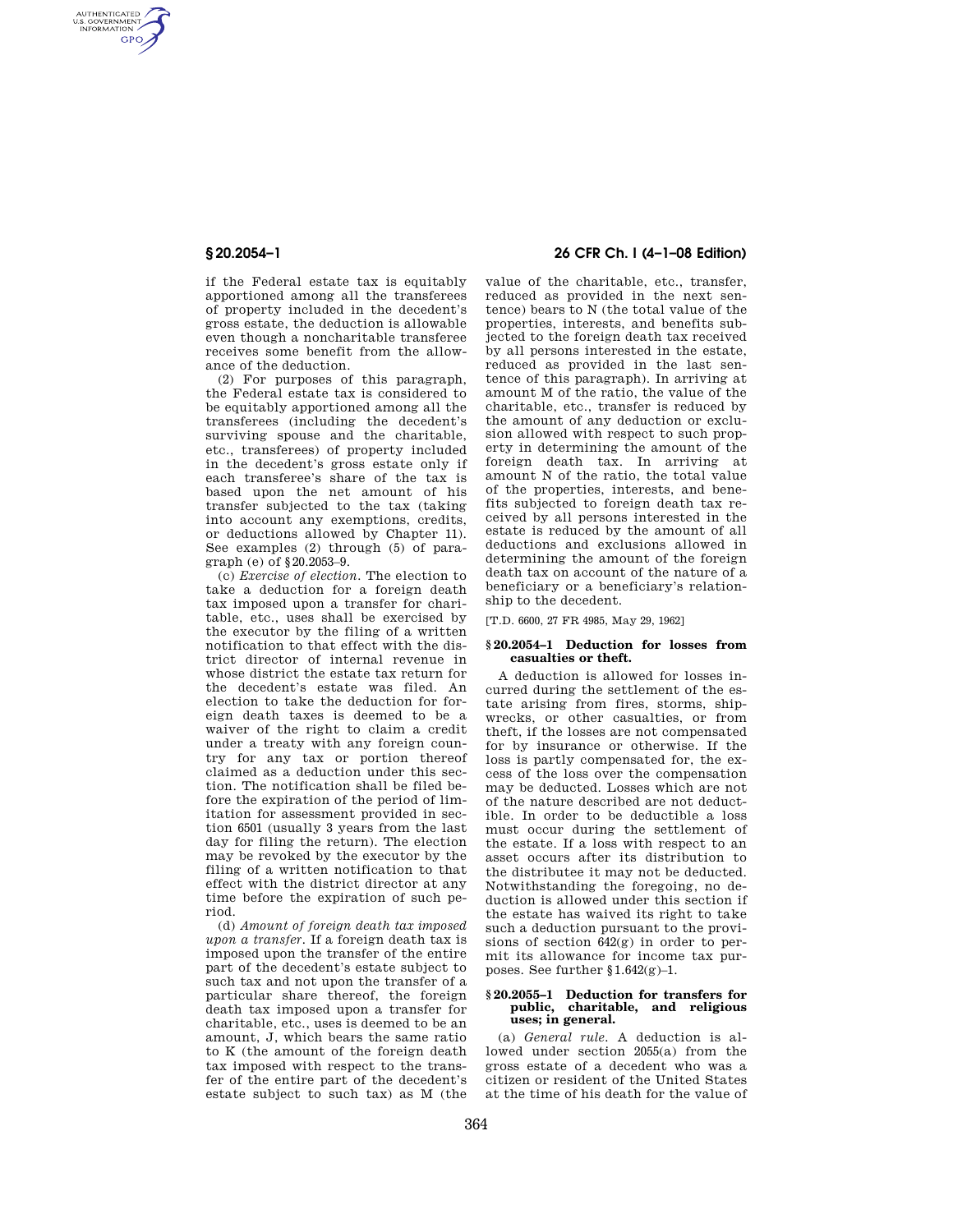## **Internal Revenue Service, Treasury § 20.2055–1**

property included in the decedent's gross estate and transferred by the decedent during his lifetime or by will—

(1) To or for the use of the United States, any State, Territory, any political subdivision thereof, or the District of Columbia, for exclusively public purposes;

(2) To or for the use of any corporation or association organized and operated exclusively for religious, charitable, scientific, literary, or educational purposes (including the encouragement of art and for the prevention of cruelty to children or animals), if no part of the net earnings of the corporation or association inures to the benefit of any private stockholder or individual (other than as a legitimate object of such purposes), if the organization is not disqualified for tax exemption under section  $501(c)(3)$  by reason of attempting to influence legislation, and if, in the case of transfers made after December 31, 1969, it does not participate in, or intervene in (including the publishing or distributing of statements), any political campaign on behalf of or in opposition to any candidate for public office.

(3) To a trustee or trustees, or a fraternal society, order, or association operating under the lodge system, if the transferred property is to be used exclusively for religious, charitable, scientific, literary, or educational purposes (or for the prevention of cruelty to children or animals), if no substantial part of the activities of such transferree is carrying on propaganda, or otherwise attempting, to influence legislation, and if, in the case of transfers made after December 31, 1969, such transferee does not participate in, or intervene in (including the publishing or distributing of statements), any political campaign on behalf of any candidate for public office; or

(4) To or for the use of any veterans' organization incorporated by act of Congress, or of any of its departments, local chapters, or posts, no part of the net earnings of which inures to the benefit of any private shareholder or individual.

The deduction is not limited, in the case of estates of citizens or residents of the United States, to transfers to domestic corporations or associations, or to trustees for use within the United States. Nor is the deduction subject to percentage limitations such as are applicable to the charitable deduction under the income tax. An organization will not be considered to meet the requirements of subparagraph (2) or (3) of this paragraph if such organization engages in any activity which would cause it to be classified as an ''action'' organization under paragraph (c)(3) of §1.501(c)(3)–1 of this chapter (Income Tax Regulations). See §§20.2055–4 and 20.2055–5 for rules relating to the disallowance of deductions to trusts and organizations which engage in certain prohibited transactions or whose governing instruments do not contain certain specified requirements.

(b) *Powers of appointment*—(1) *General rule.* A deduction is allowable under section 2055(b) for the value of property passing to or for the use of a transferee described in paragraph (a) of this section by the exercise, failure to exercise, release or lapse of a power of appointment by reason of which the property is includible in the decedent's gross estate under section 2041.

(2) *Certain bequests subject to power of appointment.* For the allowance of a deduction in the case of a bequest in trust where the decedent's surviving spouse (i) was over 80 years of age at the date of decedent's death, (ii) was entitled for life to all of the net income from the trust, and (iii) had a power of appointment over the corpus of the trust exercisable by will in favor of, among others, a charitable organization, see section 2055(b)(2). See also section 6503(e) for suspension of the period of limitations for assessment or collection of any deficiency attributable to the allowance of the deduction.

(c) *Submission of evidence.* In establishing the right of the estate to the deduction authorized by section 2055, the executor should submit the following with the return:

(1) A copy of any instrument in writing by which the decedent made a transfer of property in his lifetime the value of which is required by statute to be included in his gross estate, for which a deduction under section 2055 is claimed. If the instrument is of record the copy should be certified, and if not of record, the copy should be verified.